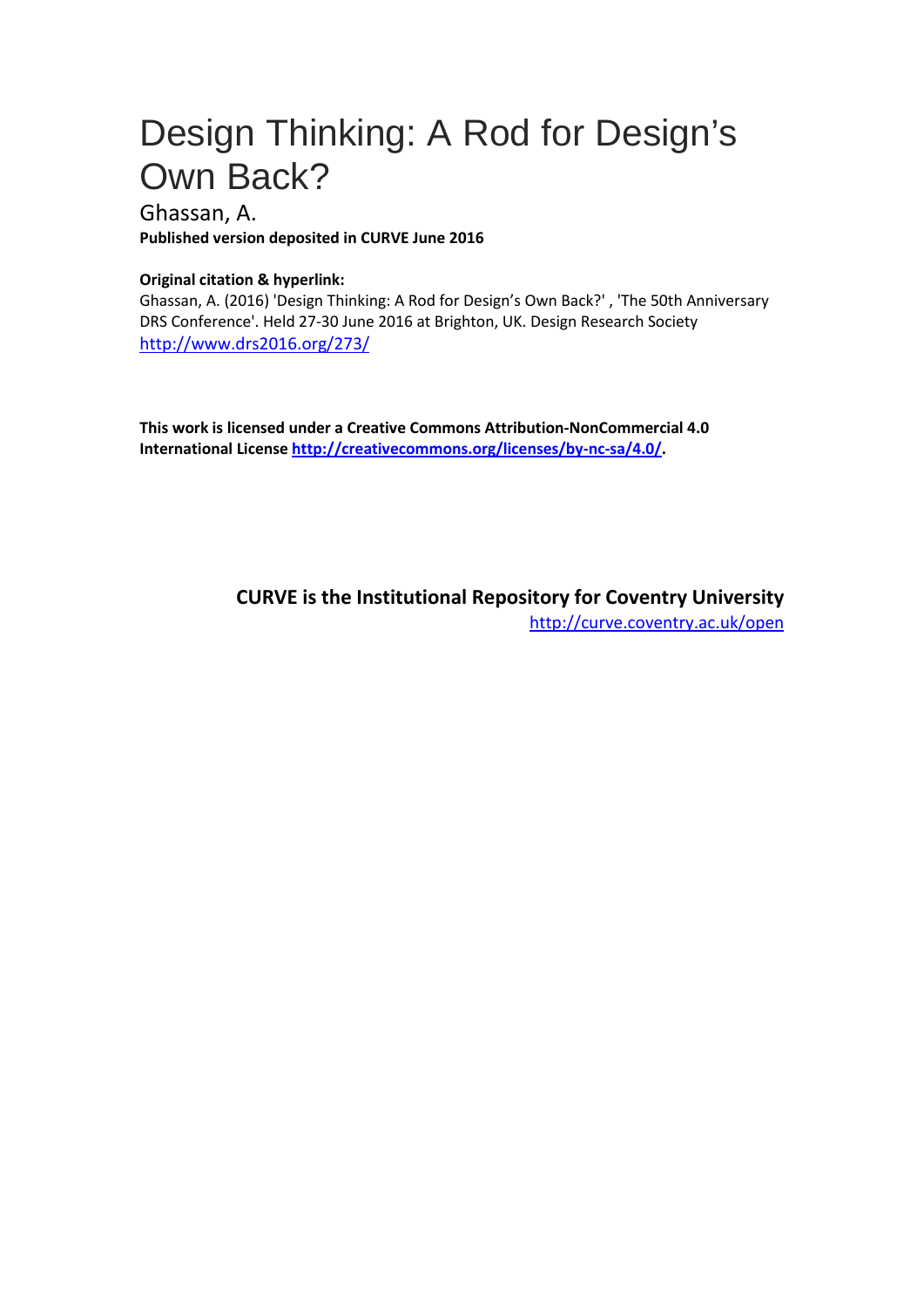



2016 Design Research Society 50th Anniversary Conference 27-30 June 2016, Brighton, UK

## **Design Thinking: A Rod For Design's Own Back?**

Aysar Ghassan Coventry University, UK. Email: aysar.ghassan@coventry.ac.uk

> **Abstract:** Design Thinking is frequently argued to be unlike scientific thinking. Existing literature questions the validity of this differentiation with regards to: the characterisation of scientific thinking in design research; the notion that designers are more effective than scientists at generating empathy with users; the idea that scientific problems are not wicked. Such research posits commonalities between the way designers and scientists think. In further investigating the relationship between design and scientific thinking, this paper explores the issue of inductive reasoning. Frequently, research suggests that designers do not rely on inductive reasoning. This paper revisits Rowe's (1987) study which observes designers to commonly employ it. Rowe's work provides further evidence of a link between design and scientific thinking. This paper calls for additional research into such links in order to optimise design's potential. In also suggests that highlighting commonalities between design and scientific thinking may support access to government funding, and thus the future prosperity of design in UK universities.

**Keywords:** Design Thinking and scientific thinking; Inductive Reasoning; Wicked Problems; STEM funding; Empathy

### **1. Introduction**

Research on Design Thinking concerns the cognitive behaviour of designers both in terms of:

"individual cognitive activity during the process of design […and…] thinking 'projected' into the world in the form of talk and discussion". (Open University, n.d., unpaged)

Design Thinking research has established a body of knowledge on both the analysis of empirical data and the formation of philosophical principles (e.g. Stempfle and Badke-Schaub, 2002; Cross, 2011; Dorst, 2011; Oxman, 2002). Commonly, Design Thinking research suggests that designers' cognitive behaviour differs from that of professionals in other fields (Owen, 2007). The concept of Design Thinking has become increasingly "ubiquitous"

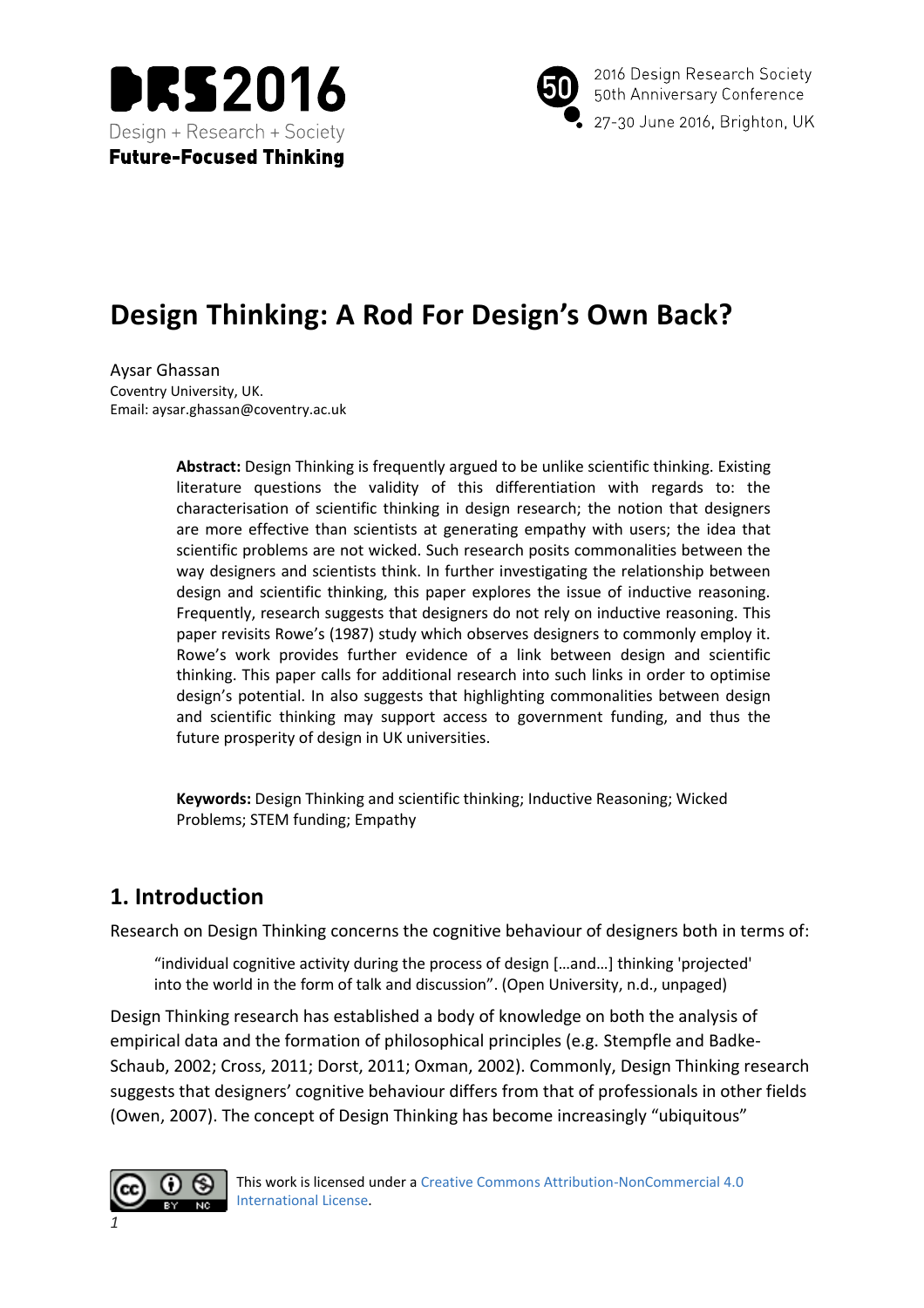(Kimbell, 2011, p.287) in design research. Indeed, it is argued to be "part of the collective consciousness of design researchers" (Dorst, 2011, p.521).

Beyond its significance in design, Design Thinking has become influential in research in a wide range of disciplines (Dorst, 2011). This is because non-designers can also become versed in it (Manzini, 2011; Burns et al, 2006). When competent in Design Thinking, individuals from disciplines as diverse as "engineering, medicine, business, the humanities, and education" can collaborate to "solve large-scale problems in a human centered way" (Meinel and Leifer, 2011, p. xiii). Because of its effectiveness, ultimately the process is argued to aid humans "address the challenges of global, systemic issues" (Sanders and Strappers, 2008, p.14). Because of its claimed importance to design and society, Design Thinking has become integral to education in leading institutions. Stanford University offers a non-assessed short course in Design Thinking (Stanford University, n.d.). The Open University (n.d.) runs an undergraduate module in Design Thinking. At Loughborough University, Design Thinking is intrinsic to the diets of the Design Ergonomics (Loughborough University A, n.d.) and Industrial Design & Technology (Loughborough University B, n.d.) undergraduate programmes. For students wishing to explore further, Plymouth University (n.d., unpaged) offers a postgraduate qualification in Design Thinking.

A central premise of Design Thinking is the notion that it is significantly different to scientific thinking (e.g. Owen, 2007; Löwgren and Stolterman, 2004; Cross, 2011). There however exists a small body of research which questions the validity of the differentiation between Design Thinking and scientific thinking. Such research:

- Criticises the characterisation of scientific thinking which is common in much design research (New and Kimbell, 2013);
- Questions the view that designers are more effective than scientists at generating empathy with users (New and Kimbell, 2013);
- Problematizes the idea that scientific problems are not wicked in nature (Farrell and Hooker, 2013).

In putting forward their criticisms, the above researchers (New and Kimbell, 2013; Farrell and Hooker, 2013) argue for the presence of commonalities between Design Thinking and scientific thinking. In contributing to this small but important body of knowledge, this paper discusses the issue of *inductive reasoning*—a form of cognition common in science. Influential research suggests that designers do not rely on inductive reasoning (Dorst, 2011). Rowe (1987) however observes designers to commonly employ it. Rowe's (1987) study has been cited as "seminal" (Hassi and Laakso, 2011, p. 3) and his position on inductive reasoning has never been criticised. In revisiting Rowe's (1987) study, this paper argues that his position provides further evidence linking design and scientific thinking. This paper calls for more emphasis on investigating the connection between Design Thinking and scientific thinking to optimise the design process.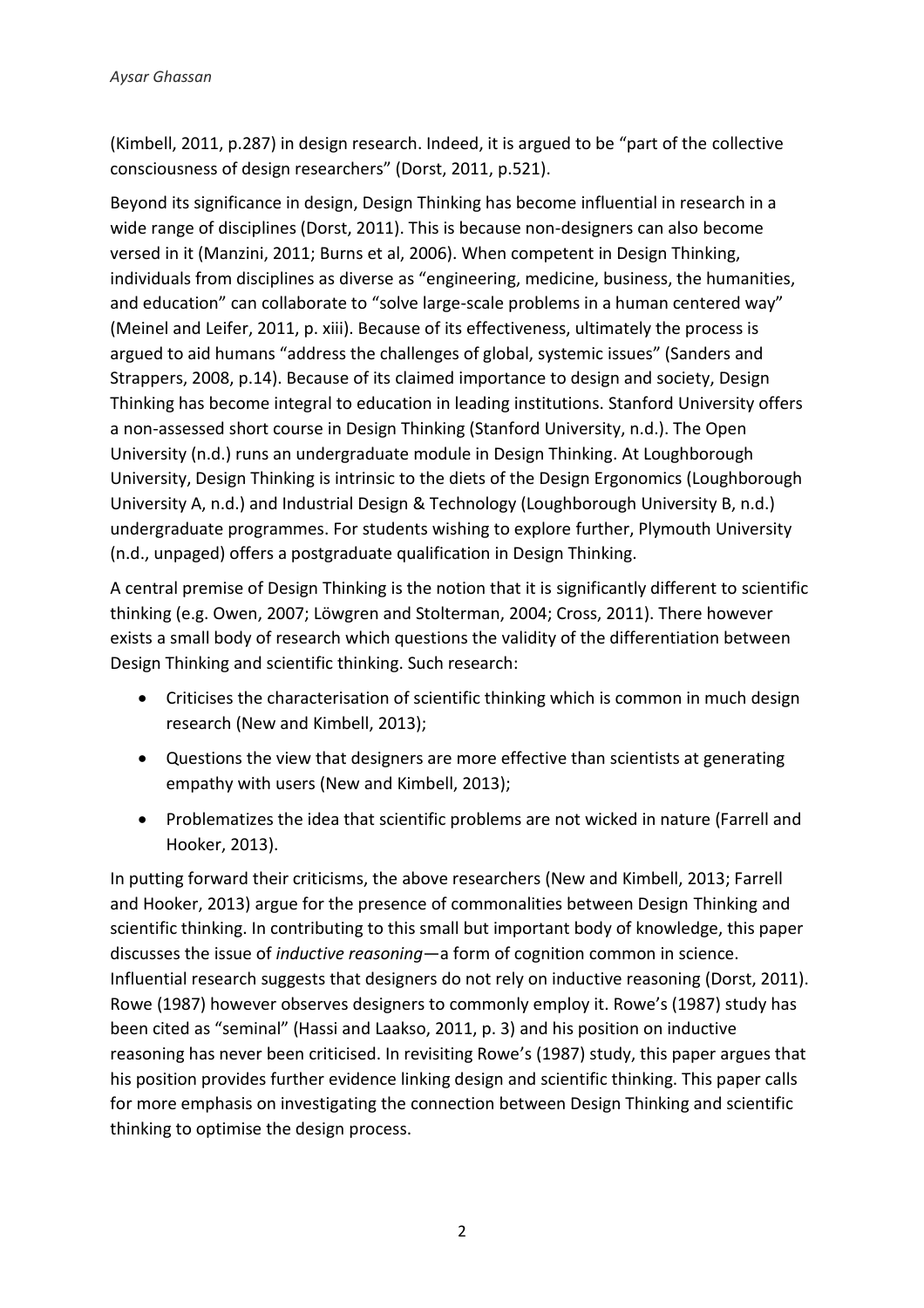As well as potentially being flawed, the premise that Design Thinking is significantly different to scientific thinking may also be detrimental to sustaining the future prosperity of design pedagogy and research in UK universities. This is due to changes in the prioritisation of central funding. Recently, design pedagogy and research have become less of a priority for the UK government. In preparing its strategy for the 2014 Research Excellence Framework (REF) review, the government concentrated on funding what are termed 'STEM' subjects in higher education (Morgan, 2010). STEM is an acronym for disciplines associated with the areas of Science, Technology, Engineering and Mathematics (Morgan, 2010). This strategy included the removal of all funding to universities which do not teach STEM subjects (Prince, 2010). Post REF 2014, the government announced that it would no longer follow the policy of protecting STEM funding (Higher Education Funding Council for England, n.d.). Despite this move, it has allocated a "teaching capital fund" of £200million in the 2015-16 academic year to universities to further promote teaching and research in STEM subjects (Higher Education Funding Council for England, 2015, unpaged). The Education Secretary Nicky Morgan argues the rationale for supporting STEM subjects is clear:

"the subjects that keep young people's options open and unlock the door to all sorts of careers are the Stem subjects". (Morgan, cited in Paton, 2014)

In contrast to the positive effects of studying a STEM discipline, Morgan argues that future prospects for those studying arts subjects may be quite limited. Morgan suggests that the decision to study arts disciplines may hold people back for the rest of their lives (Paton, 2014). The effect of the government's prioritisation of STEM subjects over arts disciplines has already been felt in universities. For example, in 2015 Central Saint Martins announced it will be cutting over 500 places for foundation students (Young-Powell and Gil, 2015). This move led to well-publicised student demonstrations (Young-Powell and Gil, 2015). Rather than being a STEM discipline, the government considers 'Design' to be an arts subject. Conceivably, given the UK government's promotion of STEM programmes, the long term fiscal viability of design education and research are less certain than scholarly activities related to STEM subjects.

Given the government's position, this paper argues that highlighting commonalities between design and scientific thinking may be of vital importance to accessing central funding—and thus to facilitating the future prosperity of design at UK universities. Conceivably, Design Thinking's common characterisation as a process which is unlike scientific thinking may contribute to preventing design subjects from accessing STEM-related support in the future. This research begins by exploring important steps which have informed the oft-cited position that designers and scientists make use of different forms of cognition.

#### **2. Design Thinking: A Journey From 'Like' to 'Unlike' scientific Thinking**

In the 1960s the *Design Methods* movement proposed that design practice should be viewed in terms of rationalistic, scientific principles (de Vries et al., 1993). The industrial designer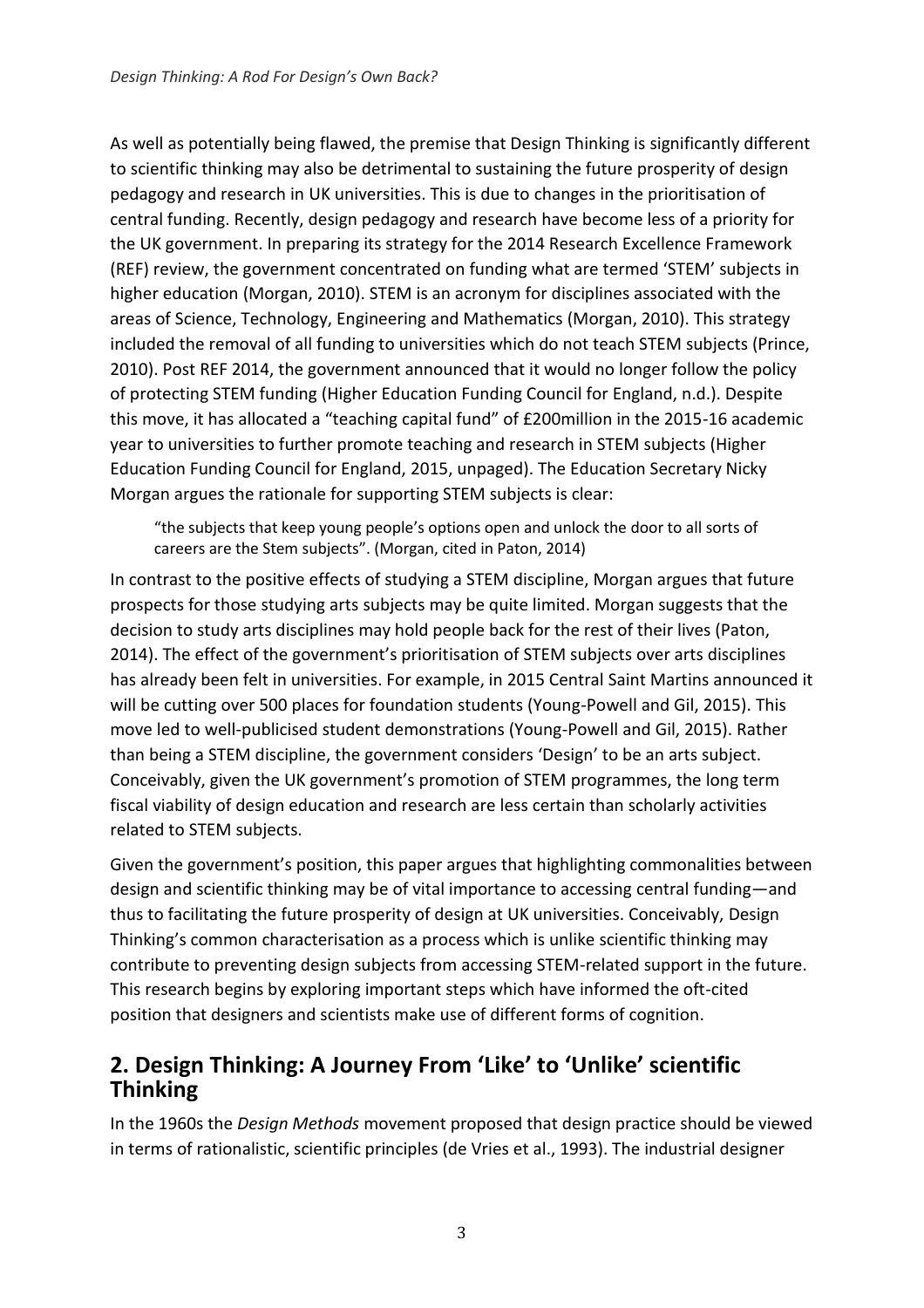Chris Jones (1970) was a leading figure in propagating this line of thinking. Believing that design problems had become too complex for humans to solve using traditional craft methods, Jones (1970) identified what he believed to be a better approach, a model containing the following distinct and sequentially occurring elements: *divergence*, *transformation* and *convergence*. For Jones, this characterisation of a linear, chronological order to the design process meant practitioners no longer had to rely on their intuition to solve design problems. In the 1960s, Design Methods processes were "widely accepted" (Downton, 2003, p.41) with figures such as the Nobel laureate philosopher and mathematician Herbert Simon attempting to determine empirical formulae to describe elements of design activity (Cross, 2001).

In the 1970s the Design Methods movement lost momentum as some of its early pioneers rejected the idea that all problems could be reduced to solvable formulae (Jones, 1977; Cross, 2001). Design research instead was to become influenced by Horst Rittel and Melvin Webber's (1973) notion of *Wicked Problems*. Rittel and Webber (1973) compared problems tackled in the natural sciences with those undertaken by city planners. Problems in the former could be characterised as being "definable and separable" (Rittel and Webber, 1973, p.160). Accordingly, their solutions may be "findable" (Rittel and Webber, 1973, p.160). The following illustrates examples of these *tame* problems:

"consider a problem of mathematics, such as solving an equation; or the task of an organic chemist in analyzing the structure of some unknown compound; or that of the chessplayer attempting to accomplish checkmate in five moves. For each the mission is clear. It is clear, in turn, whether or not the problems have been solved". (Rittel and Webber, 1973, p.160)

In contrast to the above characterisation, planning problems do not have "clarifying traits" (Rittel and Webber, 1973, p.160). Planning problems therefore do not have a solution, "in the sense of definitive and objective answers" (Rittel and Webber, 1973, p.155). The notion of wicked problems has heavily influenced design philosophy. Researchers argue that the characteristic of wicked problems relates not just to the area of city planning but instead to a broad range of design disciplines (Downton, 2003; Cross, 2001).

In the 1970s, the idea of Wicked Problems influenced the *Second Generation Design Methods* movement (de Vries et al., 1993). Rather than focusing on locating optimal solutions, associated theorists moved "towards recognition of satisfactory or appropriate solutions" (de Vries et al., 1993, p.17). The new-found belief in the value of constructivist (as opposed to rationalistic) ways of tackling issues led leading researchers to call for exploration into an epistemology of design. Bruce Archer (1979, p.18) for example claimed the existence of a legitimate "designerly way of thinking" which differs from the cerebral processes of scientists. Similarly, Cross (1982) called for further investigation into *Designerly Ways of Knowing* which are separate to and as credible as those of the scientific community.

At the time, neither Archer (1979) nor Cross (1982) could express how designers' cognition may be characterised. Donald Schon (1983) however did make an important contribution in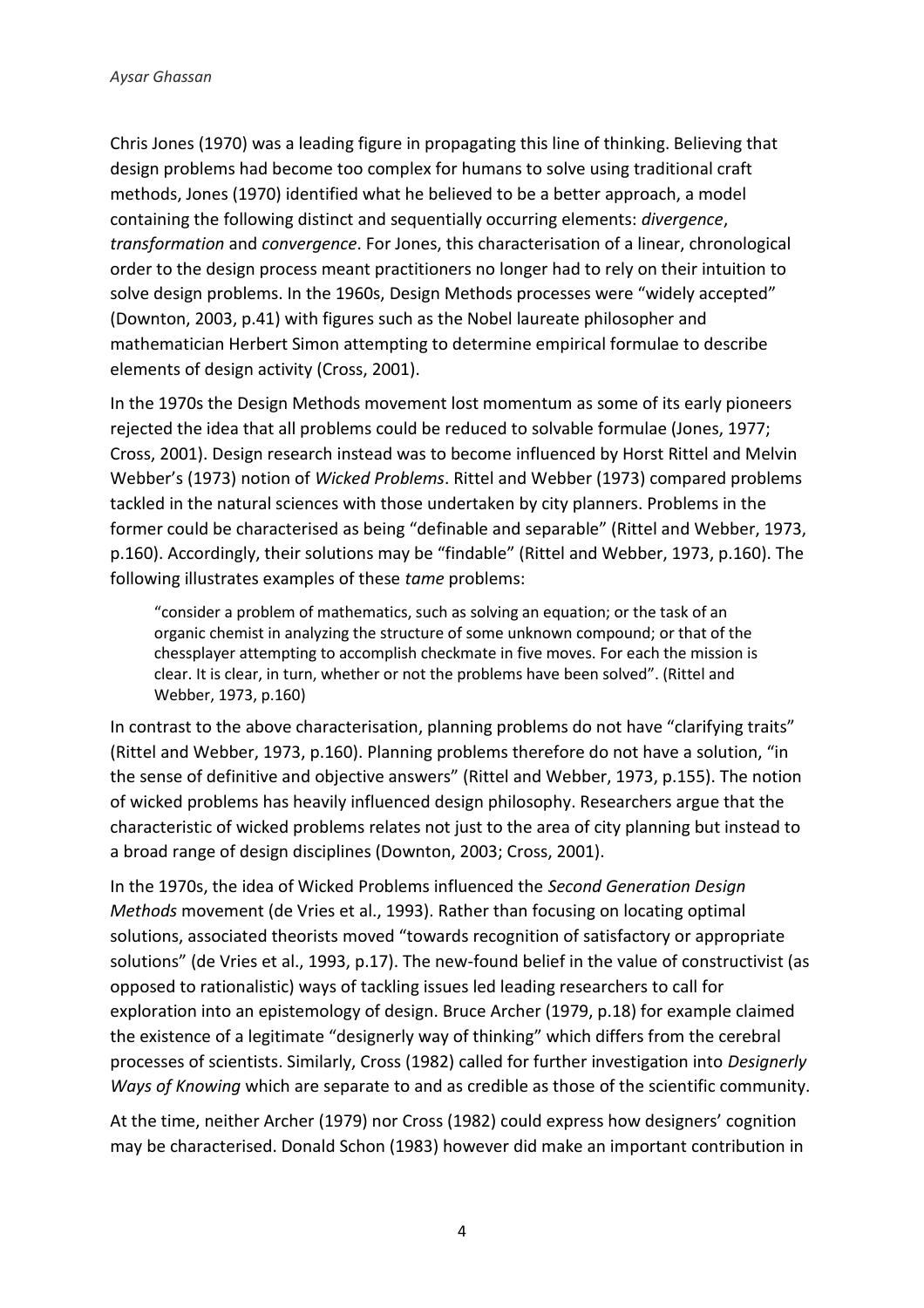this area (Koskinen et al., 2011; Cross, 2011). Schon (1983) rejected positivistic design philosophy (Meng, 2009). Echoing Rittel and Webber's (1973) research, Schon (1983) argued that each design problem is unique. Schon (1983, pp. 39) suggests that in design practice "problems do not present themselves […] as givens". They instead need to be constructed during the design process. Accordingly their nature is often "puzzling, troubling, and uncertain" (Schön, 1983, pp. 40). Schon (1983, p.21) criticises theorists for applying "scientific theory and technique" in attempting to describe design activity. Instead, Schon (1983, p.49) suggests that researchers should acknowledge the value of the "intuitive processes" of designers.

Koskinen et al. (2011) argue that Schon's contribution created a perceptible *turn* in the way design philosophy would come to be understood, for he:

"…did more than anyone in teaching researchers that design is a reflective dialog between designers and their materials. His perspective, building on pragmatism, was historically important in turning design research to post-Cartesian thinking…" (Koskinen et al., 2011, p.159)

In illuminating the capabilities of designers, Schon paved the way for the development of a form of research into design philosophy which Cross (2001, p. 53, Original Emphasis) terms "'design thinking research'". Design Thinking research is argued to have begun in the 1990s with the commencement of the Design Thinking Research Symposia (DTRS) (Cross, 2001; Lloyd et al., 2007). Pertinent to the discussion to be presented in this paper, the following points have become widely accepted in the Design Thinking research community:

- Design problems are fundamentally different in nature to problems faced by scientists (Löwgren and Stolterman, 2004)
- Designers tackle problems in ways that differ from the way that scientists tackle problems (Cross, 2011).

There exists a small body of research which questions the presence of a discrete form of cognition practiced by designers. Norman (2009, unpaged) for example, labels Design Thinking a "myth". Norman however moves on to commend its use in "spread[ing] the word that designers can add value to almost any problem" (Norman, 2009, unpaged). Other researchers are more critical of the evidence presented within the academic community. Kimbell (2011) argues that research has yet to produce:

"a definitive or historically informed account of design thinking, nor any explanation for why [designers] might have a particular cognitive style." (Kimbell, 2011, p.292)

Similarly, Johansson‐Sköldberg, et al. (2013, p.121) claim that within the academic literature there exists "no sustained development of the concept" termed Design Thinking. Pertinent to this paper, a small but important body of research questions the notion that Design Thinking is unlike scientific thinking. This research highlights 3 points of critique, namely:

The characterisation of scientific thinking in design research (New and Kimbell, 2013);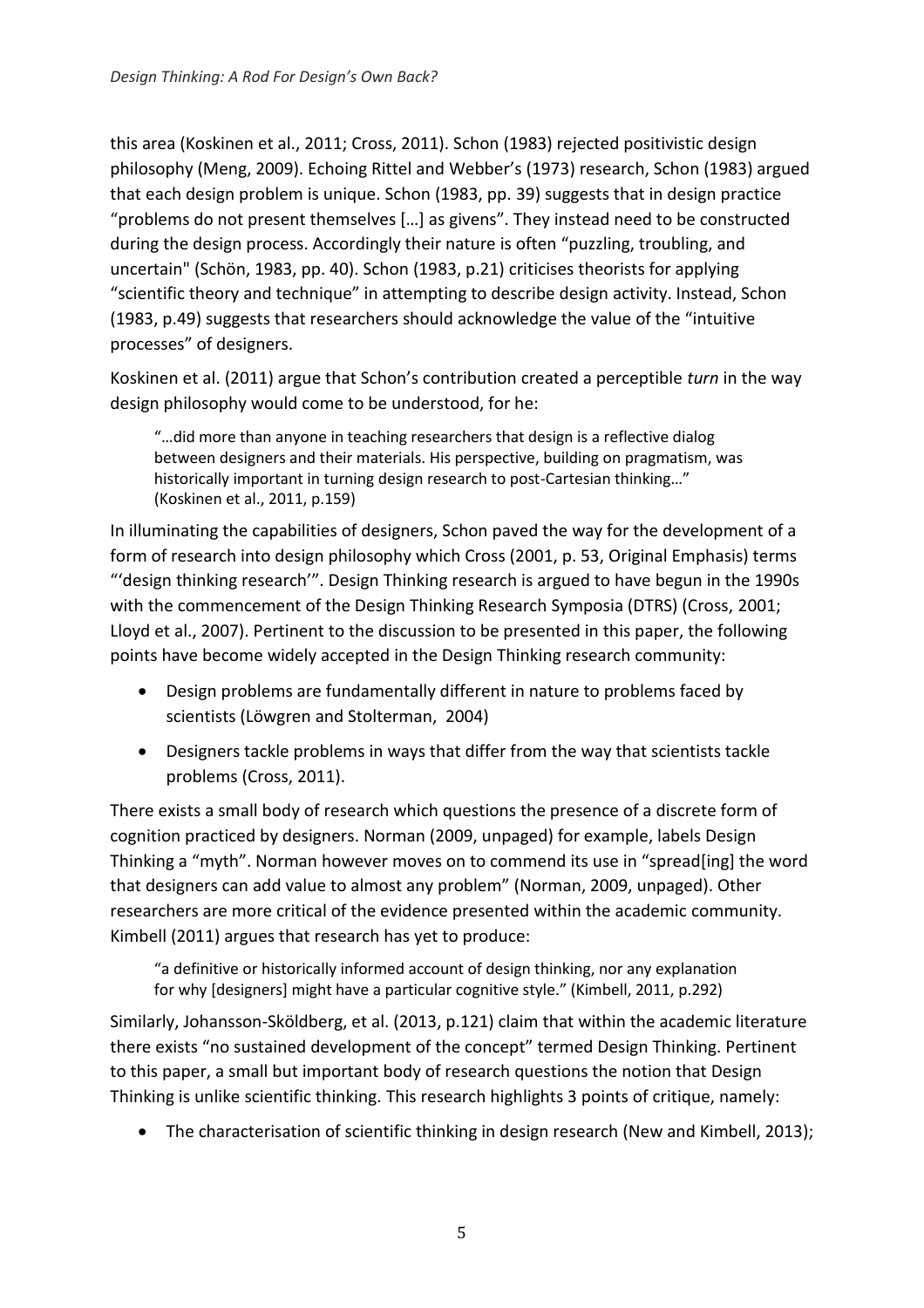- The commonly held view that designers are more effective at empathising with users than are scientists (New and Kimbell, 2013);
- The notion that science problems are not wicked in nature (Farrell and Hooker, 2013).

A discussion of these criticisms is presented below.

#### **3. Existing Criticism of the Characterisation of Design Thinking with Respect to Scientific Thinking**

New and Kimbell (2013) do not support the oft-stated argument that Design Thinking is unlike scientific thinking. In evidencing their position, New and Kimbell argue that Design Thinking research does not present a *true* representation of scientific approaches to problem-solving. Rather, design research presents what might be termed a *straw man* characterisation of scientific thinking. In such research, New and Kimbell suggest that Design Thinking is:

"repeatedly characterized in opposition to a caricature of rationalist, analytical 'orthodox' approaches" (New and Kimbell, 2013, p.139; Original Emphases)

New and Kimbell (2013) move on to support their argument by discussing claims associated with the issue of *empathy*. Commonly, Design Thinking research posits that the process differs significantly from rationalist, analytical cognitive behaviour through its ability to help practitioners generate empathy with users (Zimmerman et al., 2007). New and Kimbell (2013) criticise this position. As a vehicle for their critique, New and Kimbell (2013) illustrate how designers may claim to generate empathy with wheelchair users:

"…design practice would perhaps involve the designer themselves using a wheelchair, or collecting data on the *overall* travel experience, and look [*sic*] for interactions with the wider process." (New and Kimbell, 2013, p.144; original emphases)

New and Kimbell (2013) argue that the above form of empathy has parallels with that developed though an analytical approach to problem solving:

"This type of empathy, however, might still only be 'cognitive'. For 'affective' empathy to be involved the process of seeing through others' eyes requires a deeper engagement: this requires sharing the emotional response of the other. In the wheelchair example, it would require the designer to share, perhaps, the level of anxiety that a user might experience in the situation, or anger […] It is not that one can rationally appreciate the fact of another's emotions, *but that one has the emotions oneself*." (New and Kimbell, 2013, p.145; original emphases)

The issue of empathy therefore highlights how designers share cognitive attributes with rationalistic processes undertaken by scientists (New and Kimbell, 2013).

The notion of *wicked problems* provides a further instance of the connection between design and science. Design research characterises design problems as being wicked (Buchanan, 1992; Lowgren and Stolterman, 2004). Furthermore, much influential design research makes use of the notion of wicked problems to differentiate design problems from those faced by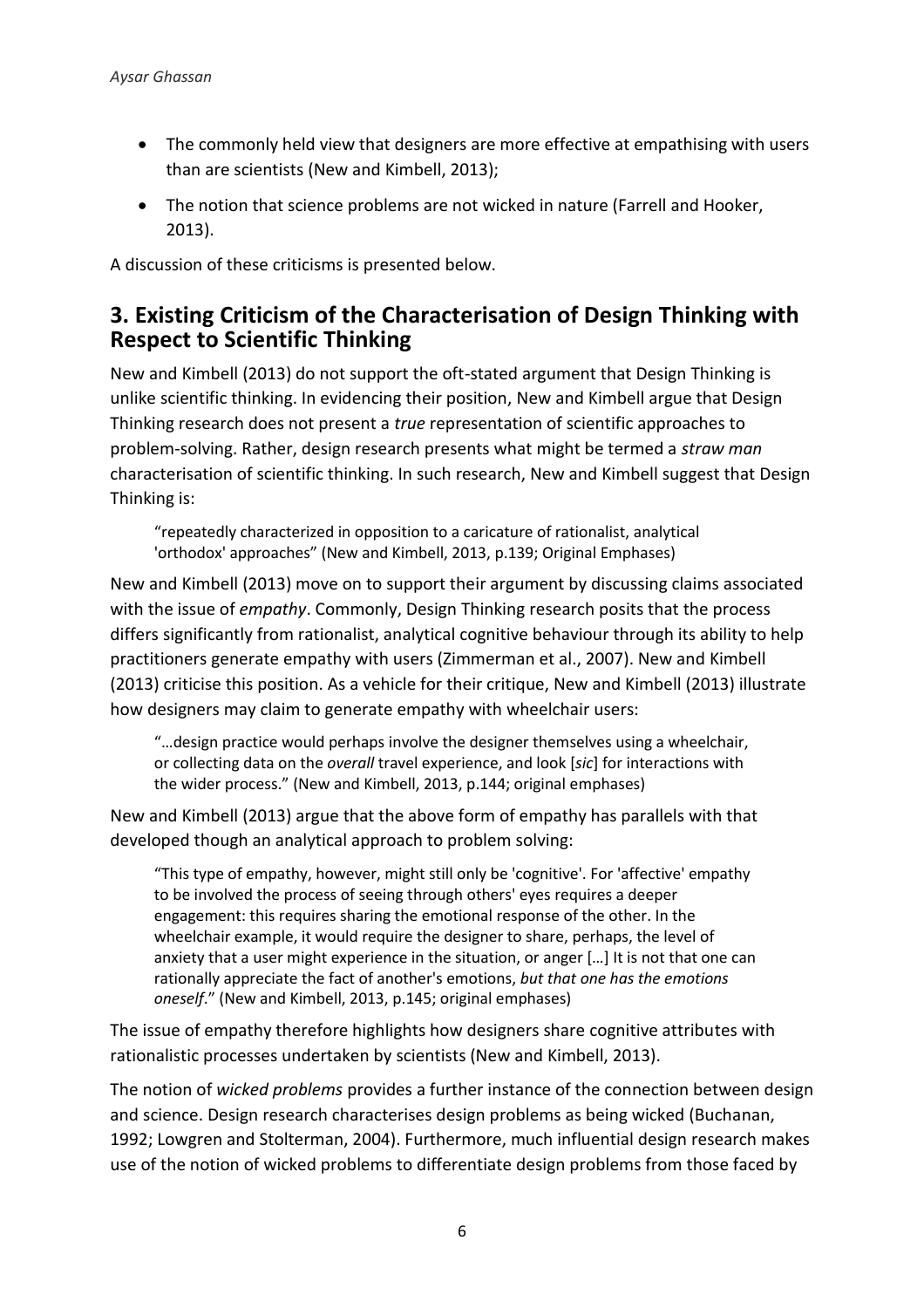scientists. Farrell and Hooker (2013) summarise the stance taken in a swathe of design research. It is usual for design researchers to claim that:

"design is characteristically faced with wicked problems whereas science is not". (Farrell and Hooker, 2013, p.681)

Going beyond New and Kimbell's (2011) argument that Design Thinking literature caricatures rationalistic analytical processes, Farrell and Hooker (2013, p.683) argue that influential work on Design Thinking is "fundamentally flawed" in its depiction of science. Farrell and Hooker (2013) claim that design theorists construct an erroneous dichotomy between design and science which serves to propagate a myth that scientific problems are not wicked in nature. Farrell and Hooker (2013) argue that, contrary to the beliefs of design researchers, scientific problems are indeed wicked. In addition Farrell and Hooker (2013, p.701) suggest the existence of an intrinsic relationship between the way designers and scientists think, for both are the "product of a common core cognitive process". In criticising academic design inquiry, Farrell and Hooker (2013, p.701) claim their argument may aid design researchers become more critical and "widen their outlook and reflect on their practices".

This paper moves on to contribute to the body of Design Thinking research presented in this section through exploring the issue of inductive reasoning—a form of cognition common in scientific disciplines. It does this through comparing and contrasting Peter Rowe's (1987) description of Design Thinking with more contemporary characterisations.

#### **4. Design and Inductive Reasoning: an overview of more contemporary Design Thinking Research**

In analytical professions, problems tend to present themselves at the beginning of a project (Cross, 2011). Problem-solving is thus based on the processes of "deducti[ve]" and "inducti[ve]" reasoning (Dorst, 2010, p.133). Scientific disciplines exist as examples of areas in which practitioners rely on analytical, inductive reasoning.

Influential research suggests that design is not an analytical profession (Cross, 2011). Accordingly, problems do not present themselves at the beginning of a project (Cross, 2011). Rather, design problems are argued to emerge during the course of attempting design tasks (Cross, 2011). Design professions are therefore "fundamentally differently" from disciplines in which problems tend to be formed at the beginning of a project (Dorst, 2010, p.133). Hence, the type of thinking required to be a designer differs from that necessary in areas which focus on analysis of fixed problems (Cross, 2011).

Prominent research suggests that designers do not over-analyse during the early stage of a project for fear of stifling creativity:

"[Designers] know that bringing the full force of evaluation to bear upon a fledgling idea is a very effective way of killing it, blocking any further exploration and stifling any progress in the project". (Dorst, 2010, p.133)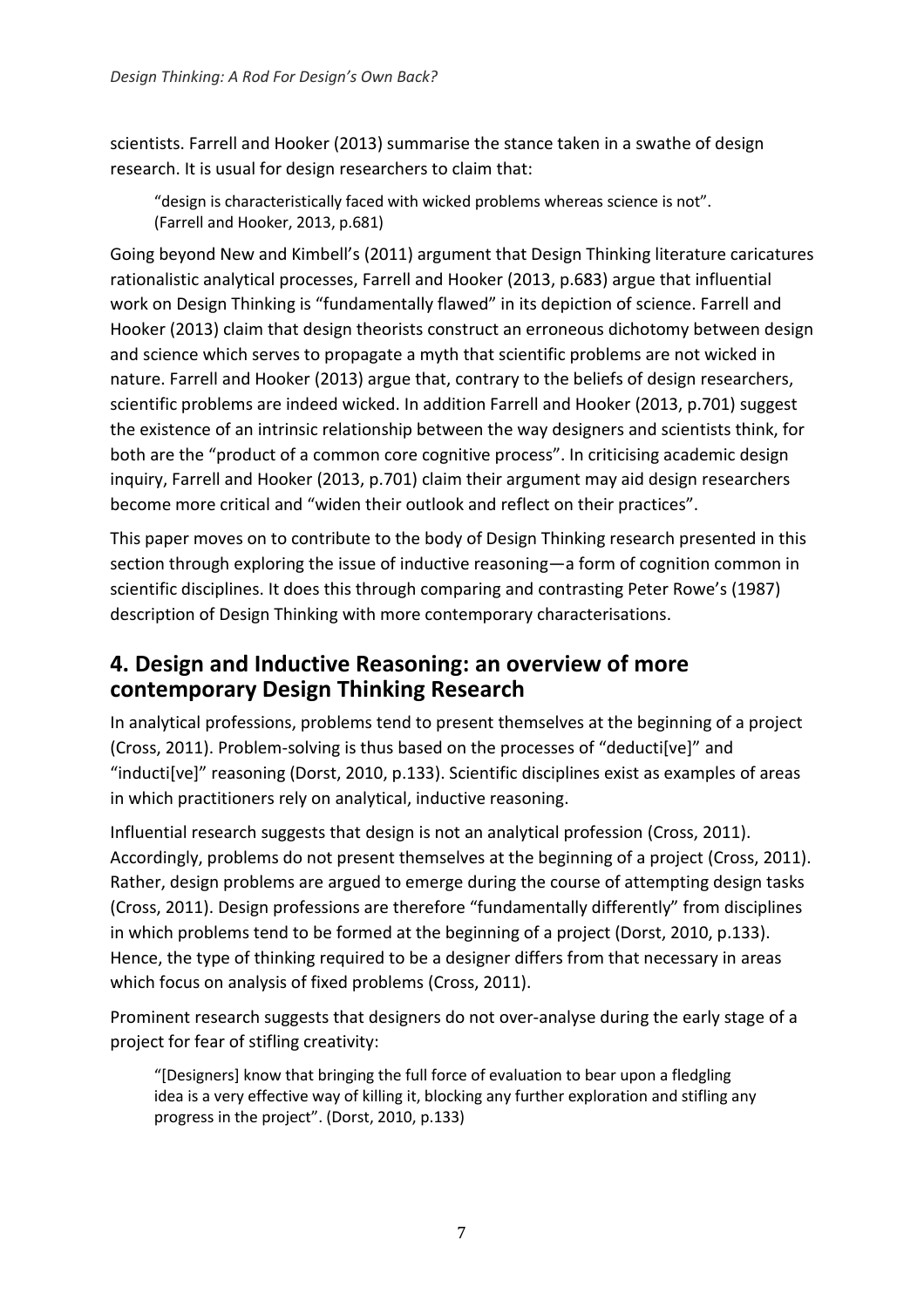In not engaging in inhibitive over-analysis, designers are prepared to take chances in following uncertain ideas and directions:

"…designers tend to be good at suspending judgment, and allow themselves to pursue pretty risky lines of thought…" (Dorst, 2010, p.133)

The above traits are argued to help designers effectively tackle a range of complex problems and are fundamental to the characterisation of Design Thinking (Dorst, 2011).

Peter Rowe's (1987) position on Design Thinking differs from the above characterisations. In his investigation, Rowe coined the term *'Design Thinking'* (Dorst, 2010; Blizzard et al., 2015). As such, contrary to the notion that Design Thinking research begun in the 1990s with the commencement of the DTRS (Cross, 2001; Lloyd et al., 2007), it is possible to claim that such research may have been initiated by Rowe in the late 1980s.

#### **5. Design and Inductive Reasoning: Rowe's Design Thinking**

Through examining four case studies of architects undertaking large projects, Rowe (1987, p. 1) creates "a generalized portrait of design thinking", applicable to a broad range of design disciplines. Rowe's (1987) suggestion that practitioners across design disciplines may share a style of thinking echoes arguments made both by prominent predecessors (Jones 1970; Simon, 1996; Schon, 1983) and successors (Dorst, 2010; Cross, 2011).

The inclusion of quotes from Rowe's (1987) analysis provides an opportunity to compare his research concerning the way designers think with more contemporary characterisations. Rowe (1987, p.2) identifies "three different styles of design thinking". Of importance to this paper is Rowe's suggestion that one of these styles revolves around a process of *inductive reasoning*. Rowe presents the following description of induction:

"…the expression 'If conditions Z are encountered, then problem X becomes defined' can be seen to lend itself to an inductive reasoning process, where one moves from the particularities of a situation to a more comprehensive conclusion." (Rowe, 1987, p. 101, Original Emphasis)

Rowe applies this description to his observation of architects at work:

"During architectural design [the above characterisation] is often the case, as when the observation of particular user needs precipitates formulation of a more general problem and the actions that stem from it." (Rowe, 1987, p. 101)

Rowe continues by providing a specific example of when inductive reasoning becomes important in design activity:

"…a designer at the outset of tackling a problem in housing may decide to make use of a particular type of configuration. Furthermore, that type becomes the model through which the problem is essentially understood and construed." (Rowe, 1987, p. 102)

Of significance is Rowe's suggestion that architects do not make use of inductive reasoning in isolated instances. Rather at times, Design Thinking is: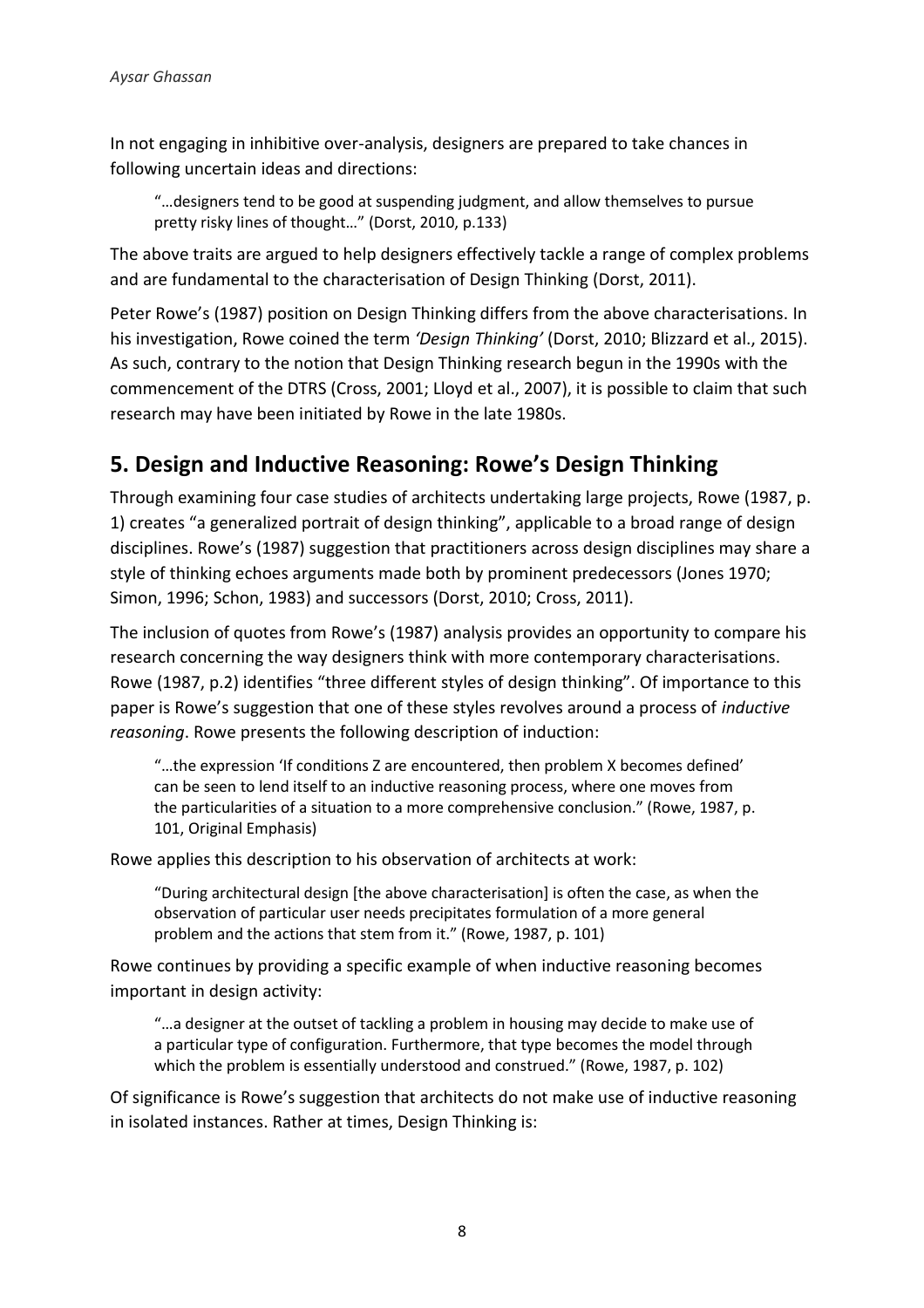"almost totally dominated by the a priori use of a particular building type as a model for resolving the problem at hand." (Rowe, 1987, p. 2)

Rowe's (1987) observation that designers habitually use inductive reasoning makes his description of the way practitioners think at odds with more contemporary descriptions of Design Thinking (e.g. characterisations presented by Dorst, 2010; Cross, 2011; Oxman, 2002). Indeed, Rowe's (1987) position on inductive reasoning appears to support Farrell and Hooker's (2013) aforementioned argument regarding the existence of a commonality between the way designers and scientists think.

To further contextualise Rowe's (1987) exploration it is important to present an overview of instances in which this work has been referenced in existing Design Thinking research. Interestingly, "Rowe is rarely cited in more recent" Design Thinking research (Kimbell, 2011, p. 291). Dorst (2010) and Blizzard et al., (2015) note that Rowe (1987) coined the term 'Design Thinking' but neither provide further discussion on Rowe's work. Hassi and Laakso (2011, p. 3) describe Rowe's (1987) contribution as "seminal" in their exploration of the roots of Design Thinking research. Hassi and Laakso (2011) however do not elaborate further on Rowe's (1987) characterisations of the way designers think. Kimbell (2011, p.291) notes Rowe's (1987) suggestion that designers may rely on their "hunches and presuppositions" in their practice. Ho (2000) supports Rowe's description of how designers create compartmentalised solutions before synthesising overarching solutions. Cross (2004, p.438) notes Rowe's (1987) observation that designers may tend to proceed with initial concepts to the detriment of exploring others. For Cross (2004. p.439; original emphasis), Rowe's research contributes to the notion that designers are solution-focussed (as opposed to problem-focussed) "'ill-behaved' problem solvers". It is important to note that in the many years since Rowe (1987) conducted his investigation, researchers have not criticised his study—neither with regards to the methods he employed, nor with respect to his conclusions on the subject of inductive reasoning.

Rowe's (1987) position—together with the lack of critique on his position—adds further evidence to suggest that the oft-cited distinction between Design Thinking and scientific thinking may potentially be flawed.

### **6. Conclusion**

This paper has reflected on research which questions the validity of the much-posited differentiation between Design Thinking and scientific thinking. Such research identifies commonalities between the way designers and scientists think. Through exploring Rowe's (1987) position on inductive reasoning, this paper has contributed to this body of knowledge.

This paper has argued that the much-cited differentiation between Design Thinking and scientific thinking may potentially be flawed. With this in mind, this research calls for further investigation on the connection between the ways designers and scientists think. Through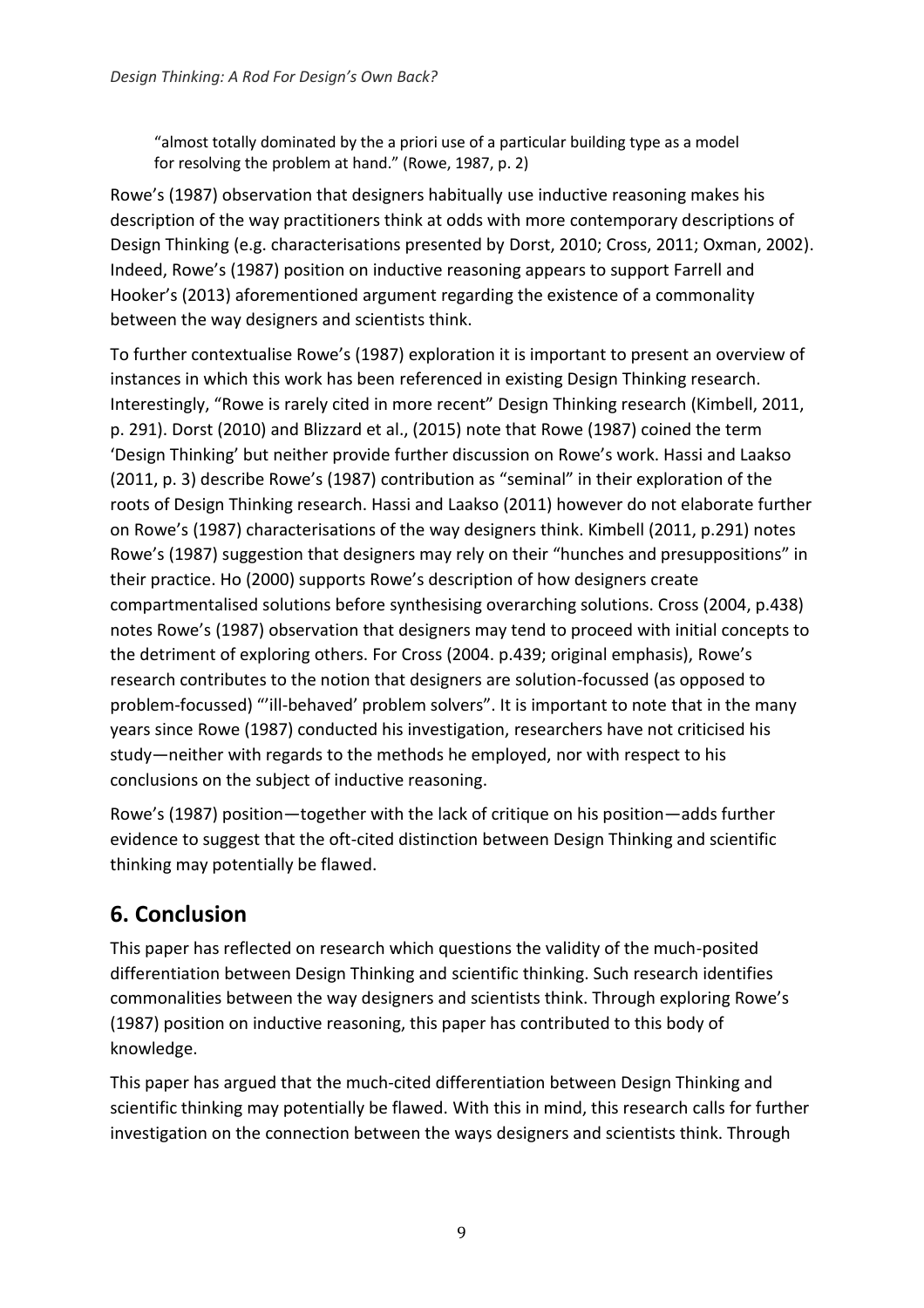this, it may be possible to move further towards optimising design activity in the bid to help tackle important issues facing society.

In addition, research which highlights commonalities between Design Thinking and scientific thinking may be of vital importance to the future of design at UK universities. As the UK government continues to support STEM subjects over and above arts disciplines, design's ability to access increased central funding may in the future depend on its association with scientific subjects. This may facilitate the future prosperity of design education and research in UK universities. This situation will work to help safeguard the long term health of the design industries.

**Acknowledgements:** Thanks to Professor Mark Blythe, Dr Joyce Yee and Dr Erik Bohemia for their comments in aiding me draft this article. Thanks too to the anonymous reviewers for their insightful comments in helping me to further improve it.

#### **5. References**

Archer, L. B. (1979) Whatever became of design methodology? Design Studies 1(1), pp.17-18.

Blizzard, J., Klotz, L., Potvin, G., Hazari, Z., Cribbs, J., & Godwin, A. (2015). Using survey questions to identify and learn more about those who exhibit design thinking traits. Design Studies, 38, pp. 92- 110.

Buchanan, R. (1992) Wicked problems in design thinking. Design issues, 8(2) pp. 5-21.

Burns, C., Cottam, H., Vanstone, C. and Winhall, J. (2006) Red Paper Number 2: Transformation Design .London: Design council,

[http://www.designcouncil.info/mt/RED/transformationdesign/TransformationDesignFinalDraft.pd](http://www.designcouncil.info/mt/RED/transformationdesign/TransformationDesignFinalDraft.pdf) [f](http://www.designcouncil.info/mt/RED/transformationdesign/TransformationDesignFinalDraft.pdf) (Accessed 31 July 2012).

- Coldron, J., & Smith, R. (1999) Active location in teachers' construction of their professional identities. Journal of Curriculum Studies, 31(6), pp.711–726.
- Cross, N. (2011). Design thinking: Understanding how designers think and work. Berg.
- Cross, N. (2001) Designerly ways of knowing: Design discipline versus design science. Design issues, 17(3), 49-55.
- Cross, N. (1982) Designerly ways of knowing. Design Studies, 3(4), 221–227.
- Cross, N. (2004). Expertise in design: an overview. Design studies, 25(5), 427-441.
- de Vries, M., Cross, N., & Grant, D. P. (Eds.) (1993) Design methodology and relationships with science. Dordrecht: Kluwer Academic Publishers.
- Design Calls (n.d.). 10th Design Thinking Research Symposium (Oct 2014, Indiana USA), [http://designcalls.wordpress.com/2013/11/28/10th-design-thinking-research-symposium-oct-](http://designcalls.wordpress.com/2013/11/28/10th-design-thinking-research-symposium-oct-2014-indiana-usa/#more-1694)[2014-indiana-usa/#more-1694](http://designcalls.wordpress.com/2013/11/28/10th-design-thinking-research-symposium-oct-2014-indiana-usa/#more-1694) (Accessed, 2nd July 2015).
- Dorst, K. (2011) The core of 'design thinking' and its application. Design Studies, 32(6), pp. 521-532.
- Dorst, K. (2010) The Nature of Design Thinking. In Proceedings of the 8th Design Thinking Research Symposium (DTRS8), Syndey, October 19-20, pp. 131-139.
- Downton, P. (2003) Design Research. Melbourne: RMIT University Press.
- Farrell, R. and Hooker, C. (2013) Design, science and wicked problems. Design Studies, 34(6), pp.681- 705.
- Hassi, L. and Laakso, M. (2011) Conceptions of Design Thinking in the Design and Management Discourses: open questions and possible directions for research. In, N.F.M. Roozenburg, L.L. Chen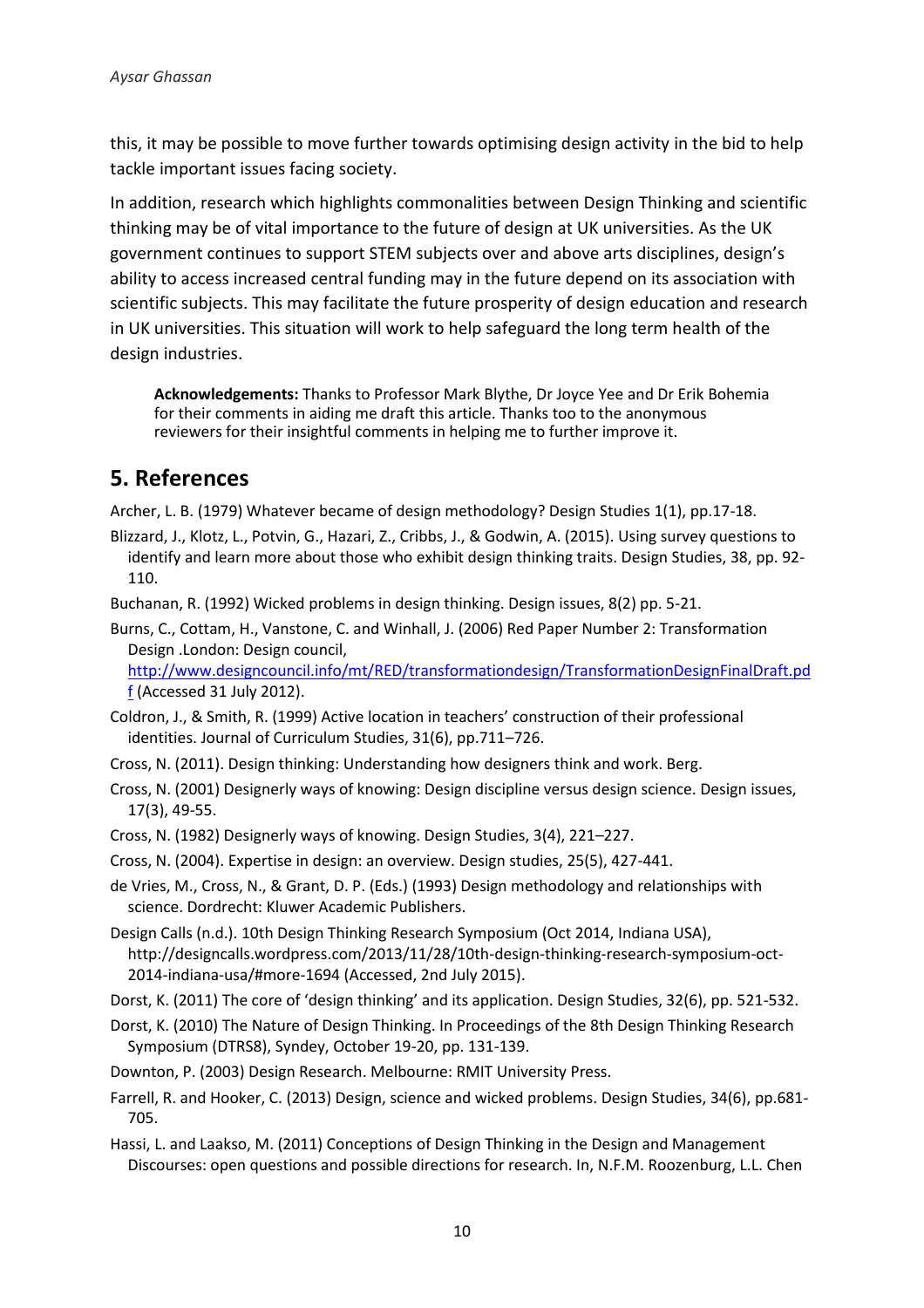& P.J. Stappers (Eds), Proceedings of IASDR2011, the 4th World Conference on Design Research, [http://www.mindspace.fi/wp-content/uploads/2013/12/HassiLaakso\\_IASDR\\_FINAL.pdf](http://www.mindspace.fi/wp-content/uploads/2013/12/HassiLaakso_IASDR_FINAL.pdf) (Accessed, 10th November 2015).

- Higher Education Funding Council for England (2015, January 27). Policy Guide: Science, technology, engineering and mathematics (STEM),<http://www.hefce.ac.uk/kess/stem/> (Accessed, 15 September 2015)
- Higher Education Funding Council for England (n.d.) Funding for universities and colleges for 2013-14 to 2015-16: Board decisions,<http://www.hefce.ac.uk/pubs/year/2015/cl,032015/> (Accessed, 15 September 2015)
- Ho, C. H. (2001) Some phenomena of problem decomposition strategy for design thinking: differences between novices and experts. Design Studies, 22(1), pp.27-45.
- Johansson‐Sköldberg, U., Woodilla, J., and Çetinkaya, M. (2013) Design thinking: past, present and possible futures. Creativity and Innovation Management, 22(2), pp.121-146.
- Jones, J. C. (1977) "How My Thoughts about Design Methods Have Changed during the Years." Design Methods and Theories 11 (1), pp. 45-62.
- Kimbell, L. (2011) Rethinking Design Thinking: Part I. Design and Culture, 3(3), pp.285-306.
- Loughborough University A (n.d.) Design Ergonomics Course Information, <http://www.lboro.ac.uk/departments/lds/ug/design-ergonomics/> (Accessed, 10 November 2015)
- Loughborough University B (n.d.) Industrial Design and Technology (BA) General Information, <http://www.lboro.ac.uk/departments/lds/ug/archivedcourses/industrial-design-technology-old/> (Accessed, 10 November 2015)
- Löwgren, J. and Stolterman, E. (2004) Thoughtful interaction design: A design perspective on information technology. Cambridge, MA: MIT Press.
- Lloyd, P., McDonnell, J., Cross, N. and Row, S. (2007). Analysing design behaviour: the design thinking research symposia series. IASDR07. International Association of Societies of Desing Research. The Hong Kong Polytechnic University, pp. 12-15.
- Plymouth University (n.d.) MRes Design Thinking, <http://www1.plymouth.ac.uk/courses/postgraduate/3575/Pages/CourseOverview.aspx> (Accessed, 10 November 2015)
- Manzini, E. (2011) Design Schools as Agents of (Sustainable) Change: A Design Labs Network for an Open Design Program. Paper presented at: CUMULUS // DRS SIG on Design Pedagogy 1st International Symposium for Design Education Researchers La Bourse du Commerce, Paris 18–19 May, pp.9-16.
- Meinel C., and Leifer L. (2011) Design Thinking Research. In Platter, H., Meinel C., and Leifer L. (Eds.) Design Thinking: Understand – Improve – Apply. London: Springer, pp. xiii-xxi.
- Meng, J.C.S. (2009) Donald Schon, Herbert Simon and The Sciences of the Artificial. Design Studies, 30(1), pp. 60-68
- Morgan, J. (2010, October 20) Fears Made Flesh: only STEM teaching grants spared CSR scythe., [https://www.timeshighereducation.com/news/fears-made-flesh-only-stem-teaching-grants](https://www.timeshighereducation.com/news/fears-made-flesh-only-stem-teaching-grants-spared-csr-scythe/413956.article)[spared-csr-scythe/413956.article](https://www.timeshighereducation.com/news/fears-made-flesh-only-stem-teaching-grants-spared-csr-scythe/413956.article) (Accessed 12th October 2015)
- New, S. and Kimbell, L. (2011) Chimps, designers, consultants and empathy: A "theory of mind" for service design. In Moultrie, J., Keränen, K, Liu, W and Miller, K. (Eds) proceedings of 2nd Cambridge Academic Design Management Conference, 4 - 5 September 2013, pp. 139-152.
- Norman, D.A. (2009, June 25) Design Thinking: A Useful Myth, [http://www.core77.com/blog/columns/design\\_thinking\\_a\\_useful\\_myth\\_16790.asp](http://www.core77.com/blog/columns/design_thinking_a_useful_myth_16790.asp) (Accessed 12th October 2015)